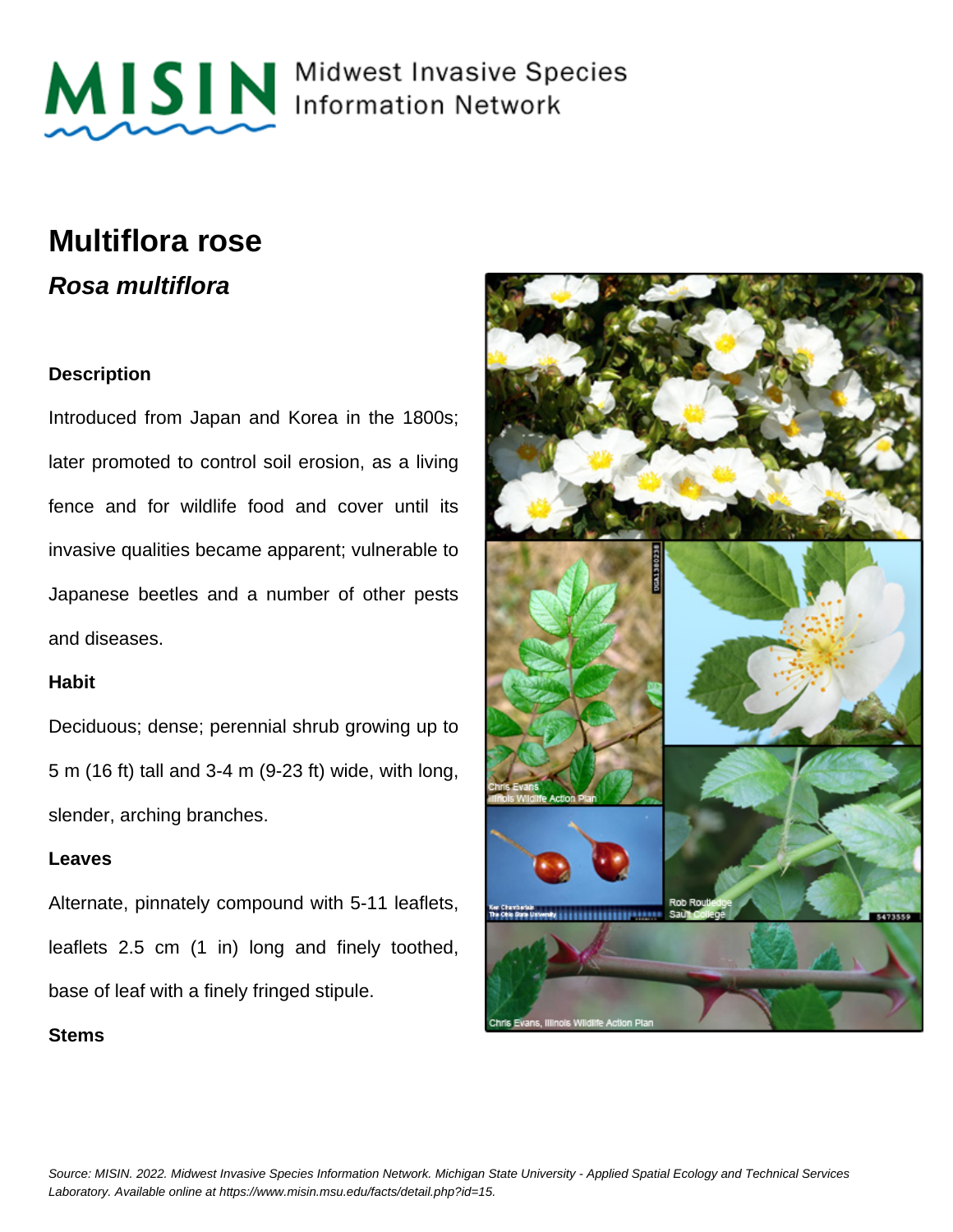

# MISIN Midwest Invasive Species

Green-reddish; arching; rigid with recurved

thorns.

#### **Flowers**

Numerous, white or slightly pink in color, 5 petals,

up to 4 cm (1.5 in) wide, arranged in a panicle;

bloom May through June.

### **Fruits and Seeds**

Fruits are small, clustered, hard, smooth, red rose hips that appear in September-October and last into winter; seeds yellowish and dispersed by birds and mammals, remain viable for 10-20 years.

### **Habitat**

Found along roadsides, pastures, disturbed areas, forests and stream banks; tolerates a variety of soil conditions; prefers open, well-drained sites.

### **Reproduction**

By seed. Also by horizontal stems that root at the node and shoots that root at the tips.

### **Similar**

Several native rose species; native roses usually have pink flowers and do not have fringed stipules.

### **Monitoring and Rapid Response**

Monitor paths, edges and open areas. Dig out small plants and remove all roots; cutting or mowing several times throughout the growing season for several years may reduce populations; treat cut stems with herbicide for more effective control. Basal bark treatment effective - spray bottom 18 inches of all stems. Foliar herbicide treatment effective where few natives are present. In fire-adapted communities